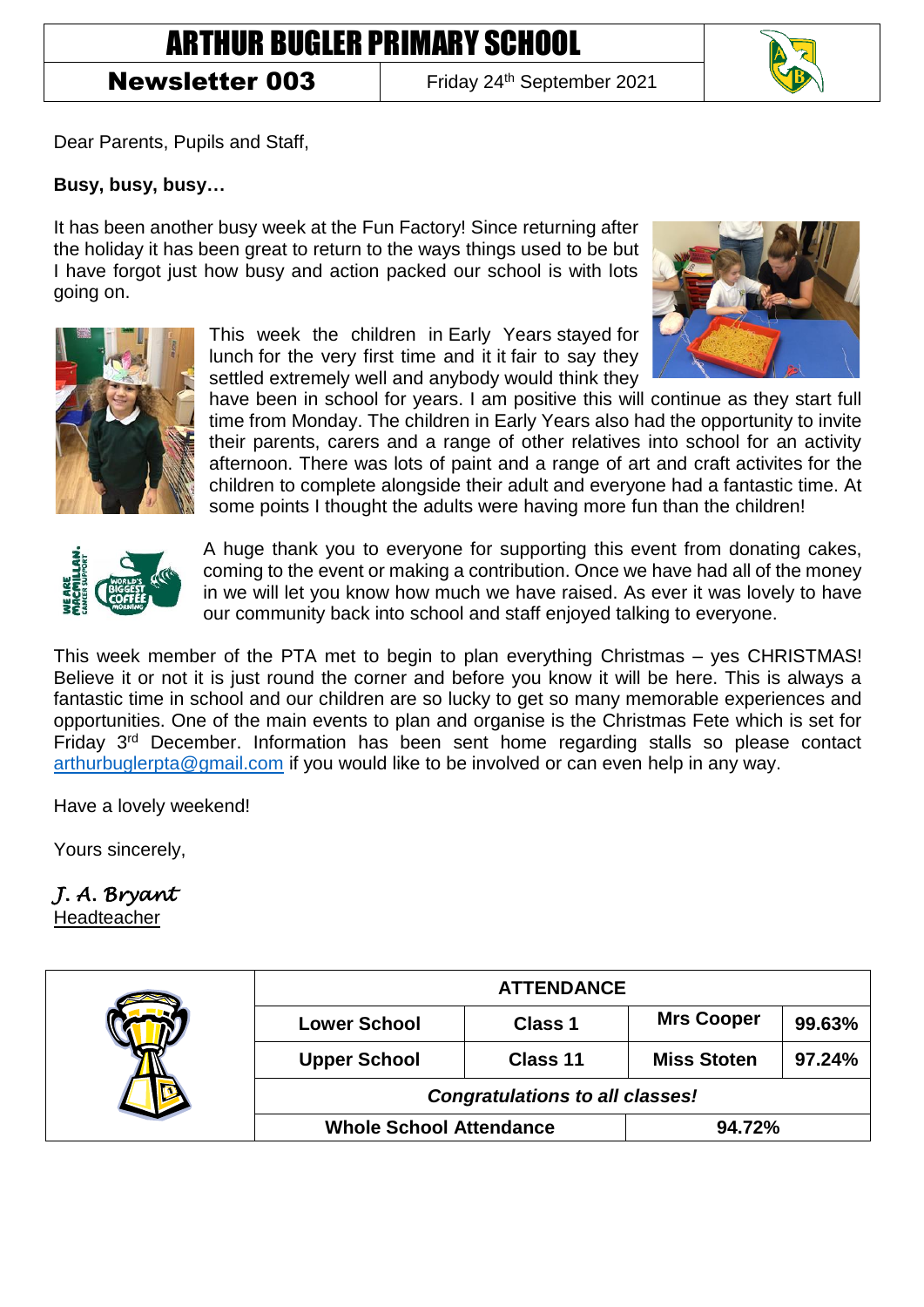| <b>Jeans For Genes</b>                                                                                                     |
|----------------------------------------------------------------------------------------------------------------------------|
| A huge THANK YOU for your support with this event as we managed to<br>raise a fantastic £216 for such a fantastic charity! |

| Drop Off                                                                                                                                                                                                                                                                                                      |
|---------------------------------------------------------------------------------------------------------------------------------------------------------------------------------------------------------------------------------------------------------------------------------------------------------------|
| As ever, we strongly recommend that the children walk to school<br>whenever possible to ease traffic around the school but if you do need to<br>use the Drop Off please ensure that your child has everything with them<br>and that they are ready to leave the car to prevent a long line of cars<br>waiting |

|                               | Morrisons Its' Good To Grow - Garden Vouchers                                                                                                                                                                                                                                    |
|-------------------------------|----------------------------------------------------------------------------------------------------------------------------------------------------------------------------------------------------------------------------------------------------------------------------------|
| N's Good to GIOW              | Don't forget that we are taking part in this initiative and are looking to get<br>lots of new gardening equipment for our school.                                                                                                                                                |
| <b>Collect free gardening</b> | 'For every £10 you spend (in store or online) at Morrisons, you'll get a<br>Grow Token to help your school get everything they need to get growing.<br>Download the MyMorrisons app today to start collecting Grow Tokens and<br>choose the school you'd like to donate them to. |
| equipment for your<br>school  | Your chosen school will be able to exchange their Grow Tokens for<br>FREE gardening equipment to get kids growing.'                                                                                                                                                              |

| <b>Open Days For Prospective Parents</b>                                                                                                                                                                                                                                                                                                                  |
|-----------------------------------------------------------------------------------------------------------------------------------------------------------------------------------------------------------------------------------------------------------------------------------------------------------------------------------------------------------|
| We are opening our doors and inviting prospective parents to come and<br>visit our wonderful school and see for yourselves what makes Arthur<br>Bugler so special.                                                                                                                                                                                        |
| Come along, be part of our friendly community and see what makes the<br>Fun Factory one of the happiest schools in the world! Staff will be on hand<br>to answer all of your questions and show you around the school. There<br>are plenty of opportunities to visit, please follow the link below for dates<br>and times, we look forward to seeing you. |
| http://www.arthurbugler.com/school-open-days                                                                                                                                                                                                                                                                                                              |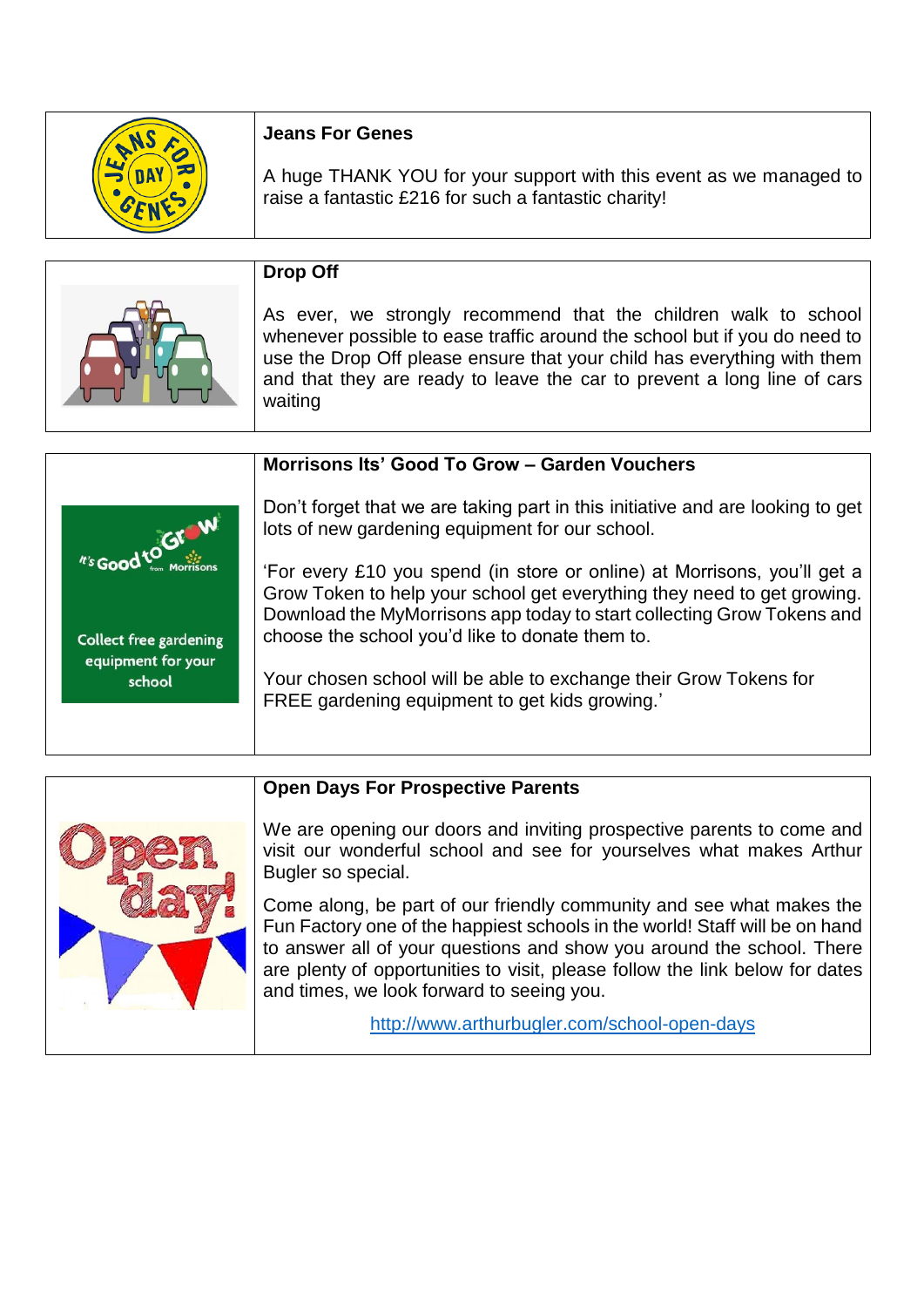| <b>Individual &amp; Sibling Photos</b>                                                                                                                                                                |
|-------------------------------------------------------------------------------------------------------------------------------------------------------------------------------------------------------|
| Please note that the photographers will be in school next Wednesday. The<br>children will have their individual photos taken and also one completed<br>with any of their siblings that are in school. |

|               | <b>Secondary School Admissions Deadline</b>                                                                                |
|---------------|----------------------------------------------------------------------------------------------------------------------------|
| <b>SCHOOL</b> | CALLING ALL YEAR 6 PARENTS!!!                                                                                              |
|               | Don't forget that the deadline to submit your application for Secondary<br>School is Wednesday 31 <sup>st</sup> October!!! |

| LETTERS SENT HOME / E-MAILED THIS WEEK                                                                                   |
|--------------------------------------------------------------------------------------------------------------------------|
| 23/09 Aspirations Workshop letter<br>23/09 EYFS Parent & Child Safety Walk<br>23/09 EYFS Supporting your child in School |

 $\Gamma$ 

| <b>DATES FOR YOUR DIARIES</b>                     |                                                          |                          |
|---------------------------------------------------|----------------------------------------------------------|--------------------------|
| <b>September</b>                                  |                                                          |                          |
| Monday 27th                                       | <b>EYFS</b> start full time                              |                          |
| Tuesday 28 <sup>th</sup>                          | <b>EYFS Parent Information Session (9.15am)</b>          |                          |
|                                                   | Individual & Sibling Photos                              |                          |
| Wednesday 29 <sup>th</sup>                        | SEND Parent / Carer meetings (Invites to be sent)        |                          |
|                                                   | EYFS Parent Information Session (6.30pm)                 |                          |
| <b>October</b>                                    |                                                          |                          |
| Tuesday 5 <sup>th</sup>                           | Year 2 SATs Tests Parent Information Session (9.10am and |                          |
|                                                   | 6.30 <sub>pm</sub>                                       |                          |
|                                                   | Class 7 Harvest Celebration (2.20pm)                     |                          |
| Wednesday 6 <sup>th</sup>                         | Open Evening for prospective parents (5pm & 7pm)         |                          |
| Thursday 7 <sup>th</sup>                          | Class 8 Harvest Celebration (2.20pm)                     |                          |
| Monday 11 <sup>th</sup> - Friday 15 <sup>th</sup> | <b>Aspirations Week</b>                                  |                          |
| Wednesday 13th                                    | Parent Consultations (3.30pm - 7pm)                      |                          |
| Thursday 14th                                     | Parent Consultations (3.30pm - 7pm)                      |                          |
| Monday 18 <sup>th</sup> - Friday 29 <sup>th</sup> |                                                          | <b>Holiday (2 Weeks)</b> |
| <b>November</b>                                   |                                                          |                          |
| Monday 1 <sup>st</sup>                            | Return to school                                         |                          |
| Friday 12th                                       | Flu Immunisation                                         |                          |
| Monday 15 <sup>th</sup> – Friday 19 <sup>th</sup> | <b>Friendship Week</b>                                   |                          |
| Monday 15 <sup>th</sup>                           | 'Odd Shoes/Socks Day'                                    |                          |